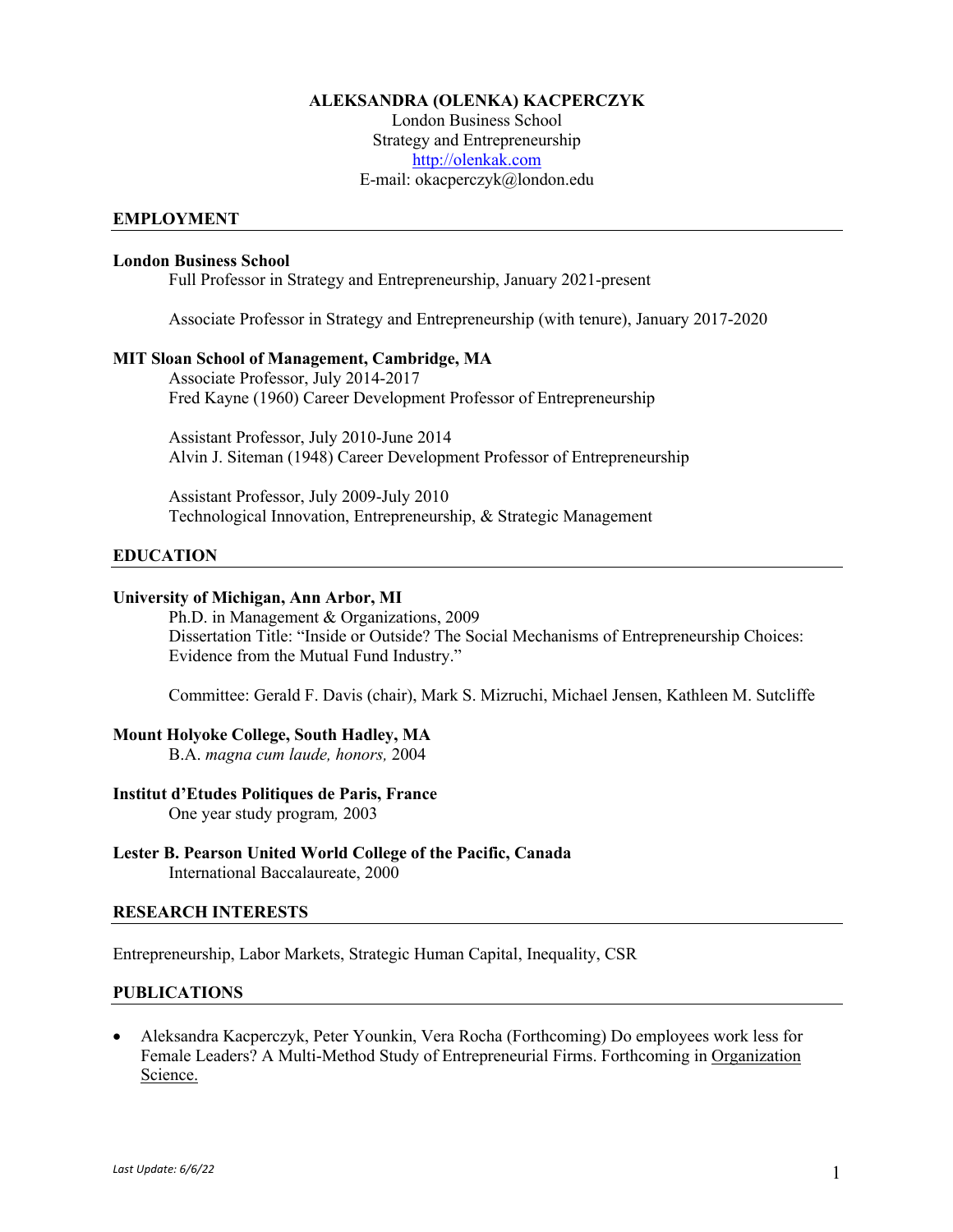- Victoria Sevcenko, Lynn Wu, Aleksandra Kacperczyk, Sendil Ethiraj. (2021) Surplus Division between Labor and Capital: A Review and Research Agenda. Academy of Management Annals. Forthcoming
- Francesco Castellaneta, Oliver Gottschalg, Aleksandra Kacperczyk, Michael Wright. (2021) Experience as Dr. Jekyll and Mr. Hyde: performance outcome delays in the private equity context. Journal of Management. Forthcoming
- Raffaele Conti, Aleksandra Kacperczyk, Giovanni Valentini (2021), Institutional Protection of Minority Employees and Entrepreneurship: Evidence from the LGBT Employment Non-Discrimination Acts. Strategic Management Journal. 43( 4), 758– 791
	- Best Entrepreneurship Paper Award Winner (Academy of Management, OMT), 2018
- Aleksandra Kacperczyk, Peter Younkin (2021), A Founding Penalty: Evidence from an audit study on gender, entrepreneurship, and future employment. Organization Science. DOI: orsc.2021.1456.
	- Featured in The Times: Career Cost of Entrepreneurship for those seeking re-employment
- Francesco Castellaneta, Raffaele Conti, Aleksandra Kacperczyk (2020), The (Un)intended Consequences of Lowering Entry Barriers: Evidence from Entry Deregulation Reform in Portugal. Strategic Management Journal 41(7): 1274-1304.
- Santiago Campero, Aleksandra Kacperczyk (2020), Asymmetric gender homophily in the startup labor market. In D. Tzabbar and B. Cirillo (Eds.), Employee Inter- and Intra-Firm Mobility: Taking stock of what we know, identifying novel insights and setting a theoretical and empirical agenda. Advances in Strategic Management vol. 41, pp. 329-359. Emerald Publishing Limited
- Christopher Rider, Peter Thompson, Aleksandra Kacperczyk (2019), Experience and entrepreneurship: A career transition perspective. Industrial and Labor Relations Review 72(5): 1149- 1181.
	- Labor and Employment Relations Association (LERA) Competitive Paper, 2017
- Caroline Flammer, Aleksandra Kacperczyk (2019), Corporate social responsibility as a defense against knowledge spillovers: Evidence from the inevitable disclosure doctrine. Strategic Management Journal 40(8): 1243-1267.
	- Academy of Management Best Papers Proceedings, BPS Division, 2016
- Jorge Guzman, Aleksandra Kacperczyk (2019), Gender Gap in Entrepreneurship. Research Policy 48(7), 1666-1680.
	- Academy of Management Showcase Symposium in ENT, OMT, and BPS Divisions –<br>- 138 media mentions including Yahoo Finance. Seeking Alpha
	- 138 media mentions including Yahoo Finance, Seeking Alpha
- Kyle W. Albert, Roman V. Galperin, Aleksandra Kacperczyk (2019), Occupational licensure and entrepreneurs: The case of tax preparers in the U.S. Industrial and Labor Relations Review 72(5): 1149–1181.
	- Labor and Employment Relations Association (LERA) Competitive Paper, 2017
	- Industry Studies Association Best Conference Paper in the Innovation and Entrepreneurship Runner Up, 2019
- Aleksandra Kacperczyk, Chanchal Bachalandran (2018), Vertical and horizontal wage dispersion and mobility outcomes: Evidence from the Swedish microdata. Organization Science, 29(1): 17-38.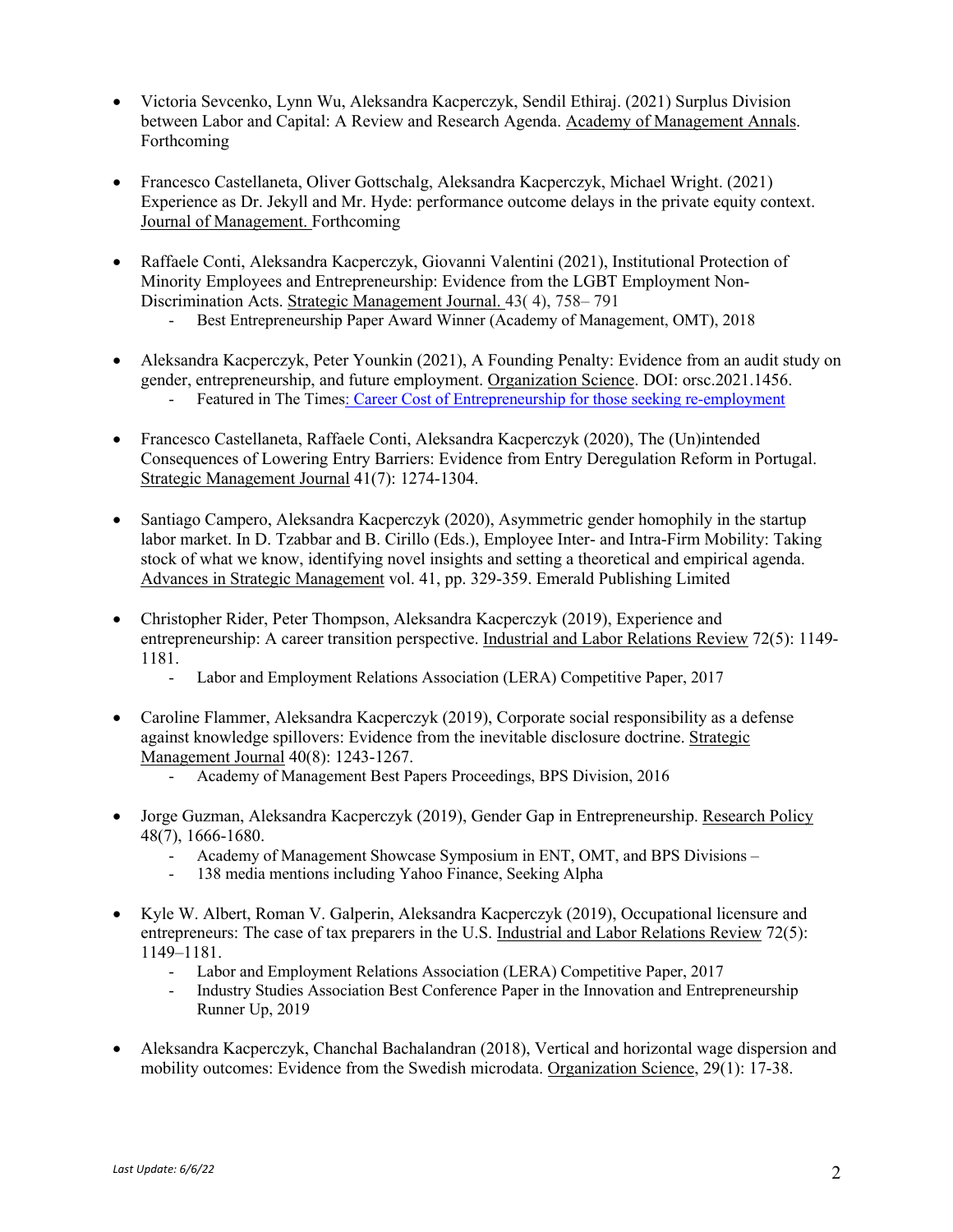- Aleksandra Kacperczyk, Peter Younkin (2017), The paradox of breadth: The tension between experience and legitimacy in the transition to entrepreneurship. Administrative Science Quarterly 62(4): 731-764.
	- Academy of Management Best Papers in Entrepreneurship Nominee, OMT, 2015
	- Media mentions: Forbes
- Francesco Castellaneta, Raffaele Conti, Aleksandra Kacperczyk (2016), Money secrets: How do trade secrets affect firm value? Evidence from a quasi-natural experiment. Strategic Management Journal 38(4): 834-853.
- Aleksandra Kacperczyk, Matt Marx (2016), Revising the small firm effect on entrepreneurship: Evidence from dissolutions. Organization Science 27(4): 893- 910
- Oliver Hahl, Aleksandra Kacperczyk, Jason P. Davis (2016), Knowledge asymmetry and disintermediation in brokerage: Linking network perception to structural holes and performance. Strategic Organization 14(2): 118-143.
	- Academy of Management Best Papers Proceedings, OMT Division, 2013
- Caroline Flammer, Aleksandra Kacperczyk (2015), The impact of stakeholder orientation on innovation: Evidence from a natural experiment. Management Science 62(7):1982-2001.
	- Winner of the BPS Division Glueck Best Paper Award (600+ submissions), Academy of Management, 2014
	- Academy of Management Best Papers Proceedings, BPS Division, 2014
- Aleksandra Kacperczyk, Christine M. Beckman, Thomas P. Moliterno (2015), Disentangling risk and change: Internal and external social comparison in the mutual fund industry. Administrative Science Quarterly 60(2):228-262.
	- Strategic Management Society Annual International Conference Best Conference Paper Nominee and Best Practice Implications Nominee; Interviewed by ASQ Blog
- Aleksandra Kacperczyk (2013), Social influence and entrepreneurship: The effect of university peers on entrepreneurial entry. Organization Science 24(3): 664-683.
	- Academy of Management Best Papers Proceedings, OMT Division, 2009
- Aleksandra Kacperczyk (2012), Opportunity structures in established firms: Entrepreneurship versus intrapreneurship in mutual funds. Administrative Science Quarterly 57(3): 484-521.
	- Included in Editor's Choice Collection, Administrative Science Quarterly, one of 8 key articles on Mobility and Entrepreneurship; Interviewed by ASQ Blog
- Aleksandra Kacperczyk (2009), With greater power comes greater responsibility: Takeover protections and corporate attention to stakeholders. Strategic Management Journal 30(3): 261-285.

# **WORKING PAPERS OR PAPERS UNDER REVIEW**

- Vera Rocha, Aleksandra Kacperczyk, When does Entrepreneurship Increase Community Integration? (R&R at Organization Science requested)
	- AOM Best Entrepreneurship Paper Award Winner (OMT), 2019
- Liinus Hietaniemi, Simone Santamaria, Aleksandra Kacperczyk, Juhana Peltonen. Entrepreneurial Hiring Strategies in Standalone and Portfolio Ventures (R&R at Strategic Management Journal requested)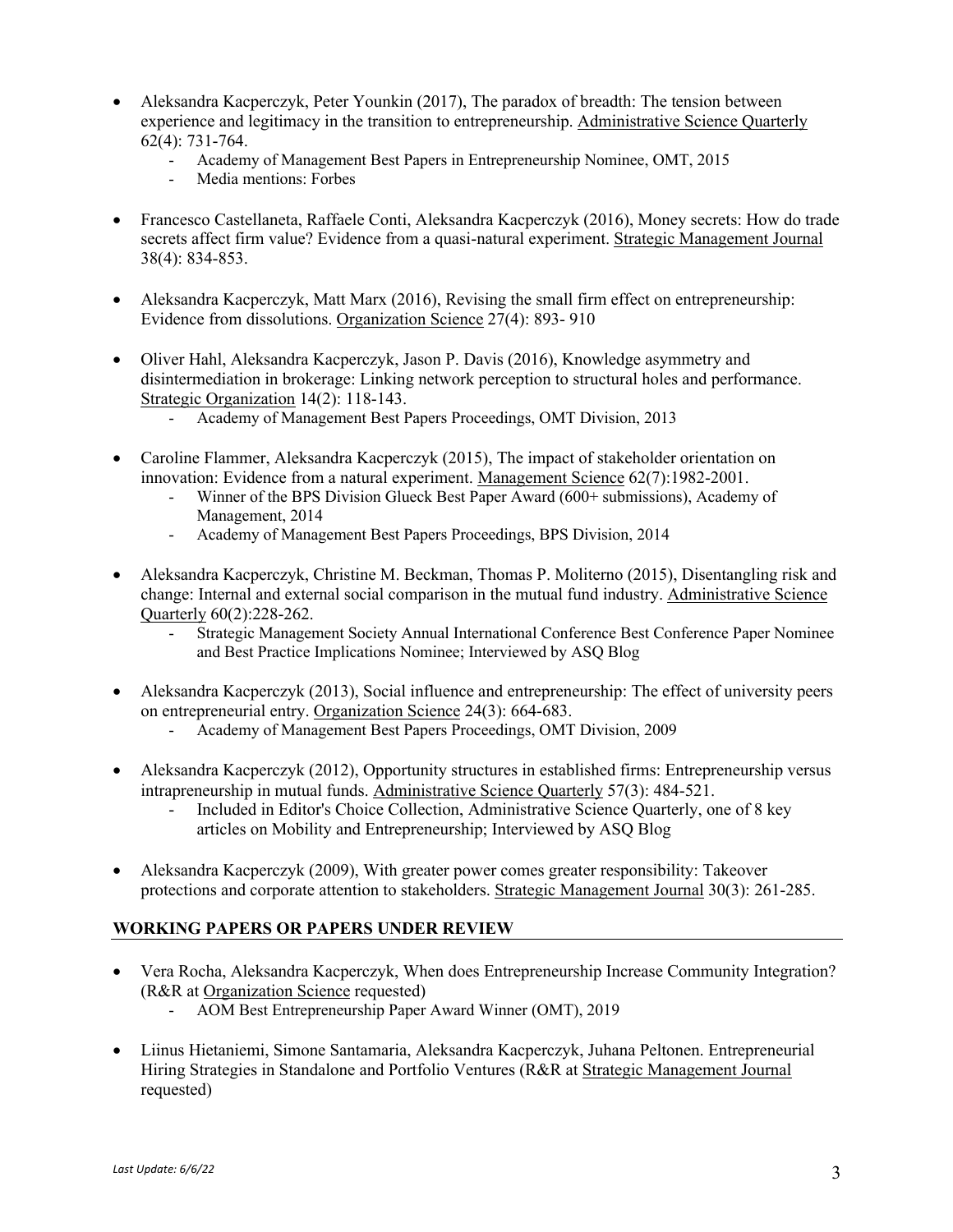- Tiantian Yang, Aleksandra Kacperczyk, Lucia Naldi, L. The Career Antecedents of Female Entrepreneurship (R&R at Organization Science requested)
- Tiantian Yang, Aleksandra Kacperczyk, A, Minority Entrepreneurship and Alternative Opportunities inside Established Organizations (R&R at Strategic Management Journal requested)
- Campero S., Kacperczyk A. Deceptive Self-Presentation in Job Search.
- Francesco Castellaneta, Raffaele Conti, Aleksandra Kacperczyk. Entrepreneurship and Inequality: The Role of Incumbent Firms
- Kacperczyk A. The Extra-Organizational Determinants of Innovation: The Impact of Sunshine on Inventors' Performance. (with Chen, Y., Hsu, P-H., Podolski, E., Veeraraghavan, M.)

# **WORK IN PROGRESS**

- Francesco Castellaneta, Raffaele Conti, Aleksandra Kacperczyk. Female Employment in Startups
- The Political Origins of Gender Inequality (with Sukhun Kang and Yongpaik Park)
- Status Reversal and Transition into Entrepreneurship
- Kacperczyk, A. "Female Entrepreneurship and Alternative Opportunities Inside an Established Firm." Academy of Management Best Papers Proceedings, OMT Division, 2013; Best Paper Award at Druid Conference Nominee, 2013; Best Paper out of Dissertation Nominee, Academy of Management, OMT, 2013

## **OTHER PUBLICATIONS**

- Luisa Alemany, Ioannis Ioannou, Aleksandra Kacperczyk (2022). How VCs Can Help Startups Set (and Meet) ESG Goals. Harvard Business Review, Jan. 06, 2022
- Aleksandra Kacperczyk, Peter Younkin (2021). The Silver Lining for Female Founders. Harvard Business Review, 99(2): 22-24

## **HONORS AND GRANTS**

MIT Sloan Management Review: Strategy Forum Panelist 2020 3 Million Swedish Krona Grant to study female entrepreneurship in Rwanda awarded by Formas

(Research Council for Sustainable Development in Sweden). Project in collaboration with Chalmers University of Technology in Sweden.

2019 AOM Best Entrepreneurship Paper Award Winner (OMT)

2018 AOM Best Entrepreneurship Paper Award Winner (OMT)

2018 AOM Best Papers Proceedings, OMT Division

2016 AOM Best Papers Proceedings, BPS Division

2016 OMT, ENT, BPS Showcase Symposium of Gender Inequality in Entrepreneurship

2015 OMT Division Best Paper in Entrepreneurship Nominee, Academy of Management Annual Meetings

2014 Winner of the BPS Division Best Paper Award (1/+600 submissions), AOM

2014 Associate Professor (without tenure), MIT Sloan School

2013 Kauffman Foundation Junior Faculty Fellowship in Entrepreneurship Research (7 recipients)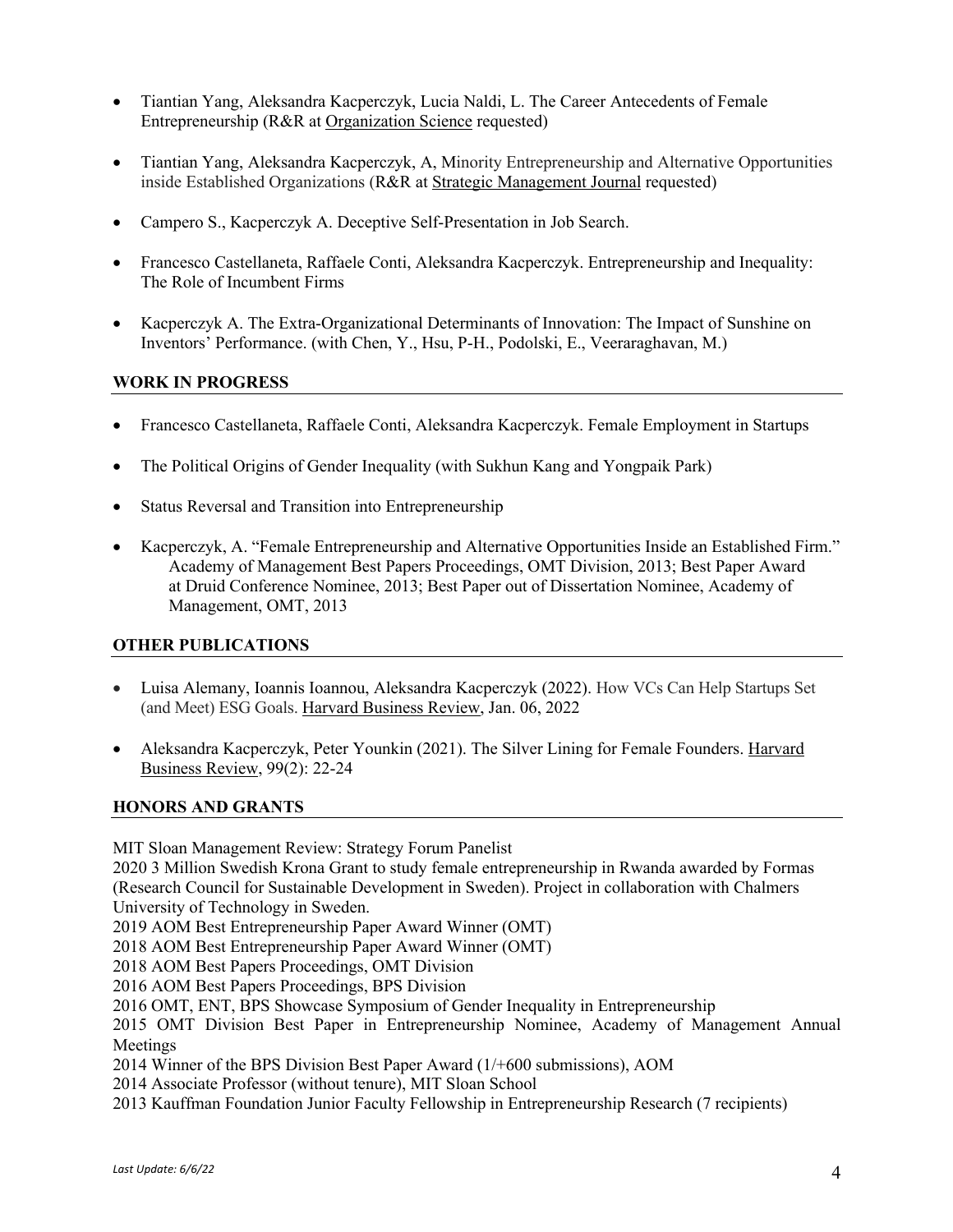2013 Administrative Science Quarterly Editor's Choice Collection: one of 8 key articles on Mobility and Entrepreneurship

2013 Academy of Management Pondy Best Paper Based on a Dissertation Finalist (4 finalists)

2013 DRUID Best Paper Finalist (4 finalists)

2013 AOM Best Papers Proceedings, OMT Division

2012 Strategic Management Society Annual International Conference Best Conference Paper Nominee

2012 Strategic Management Society Annual International Conference Best Practice Implications Nominee

2011-2012 MIT Sloan, Junior Faculty Research Grant

2011 AOM Best Papers Proceedings, OMT Division

2010-2012 Alvin J. Siteman (1948) Career Development Chair

2009 AOM Best Papers Proceedings, OMT Division

2008 Hicks Memorial Fellowship for academic achievement, Ross School of Business

2007 Stark Fellowship for academic excellence, Ross School of Business

2006 William Thomas Leabo Memorial Award for academic achievement, Ross School of Business

2003-2004 Sigma Iota Rho, member of the National Honor Society of academic excellence

1998-2000 Lester B. Pearson United World College Scholarship, Canada

## **INVITED SEMINAR PRESENTATIONS**

**2022:** Aalborg University (scheduled), National University of Singapore (scheduled), INSEAD (scheduled), Rotterdam School of Management (scheduled)

**2021:** ESSEC, HKUST (Strategy), Brigham Young University (Strategy), University of Southern Denmark

**2020:** University of Minnesota (Strategy), Washington University (Strategy), University of Maryland (Strategy), Imperial College (Management)

**2019:** University Carlos III of Madrid, Wharton (Entrepreneurship); SKEMA

**2018:** IESE (Strategy), Norwegian School of Management (Strategy), Bocconi (Strategy), HEC (Strategy), Cass Business School, Singapore Management School

**2017:** Duke, Berkeley (Organizational Behavior), INSEAD (Entrepreneurship), University of Frankfurt, Copenhagen Business School, University of Michigan (Strategy), University of Lugano, IE Madrid, RE-ASA Conference McGill University (Keynote speaker)

**2016:** Drexel University (Strategy), Hong Kong Polytechnic, Wharton (Entrepreneurship), University of North Carolina (Strategy), Berkeley (School of Engineering), Boston University (Strategy), London School of Economics (Management), London Business School (Strategy and Entrepreneurship), University College London (Strategy and Entrepreneurship), Imperial College (Strategy and Entrepreneurship)

**2015:** Boston University (Strategy), Columbia Business School, National University of Singapore (Strategy), Washington University (Strategy), National University of Singapore (Strategy)

**2013:** MIT TIES Seminar, MIT Economic Sociology, NBER Research Productivity Lunch, London Business School (Strategy and Entrepreneurship), McGill University (Organization Behavior)

**2012:** London Business School (Strategy and Entrepreneurship), Harvard, MIT Economic Sociology, Nova, University of Lisbon (Strategy), ESSEC, (Strategy), Bocconi University (Strategy), MIT Economic Sociology Working Group,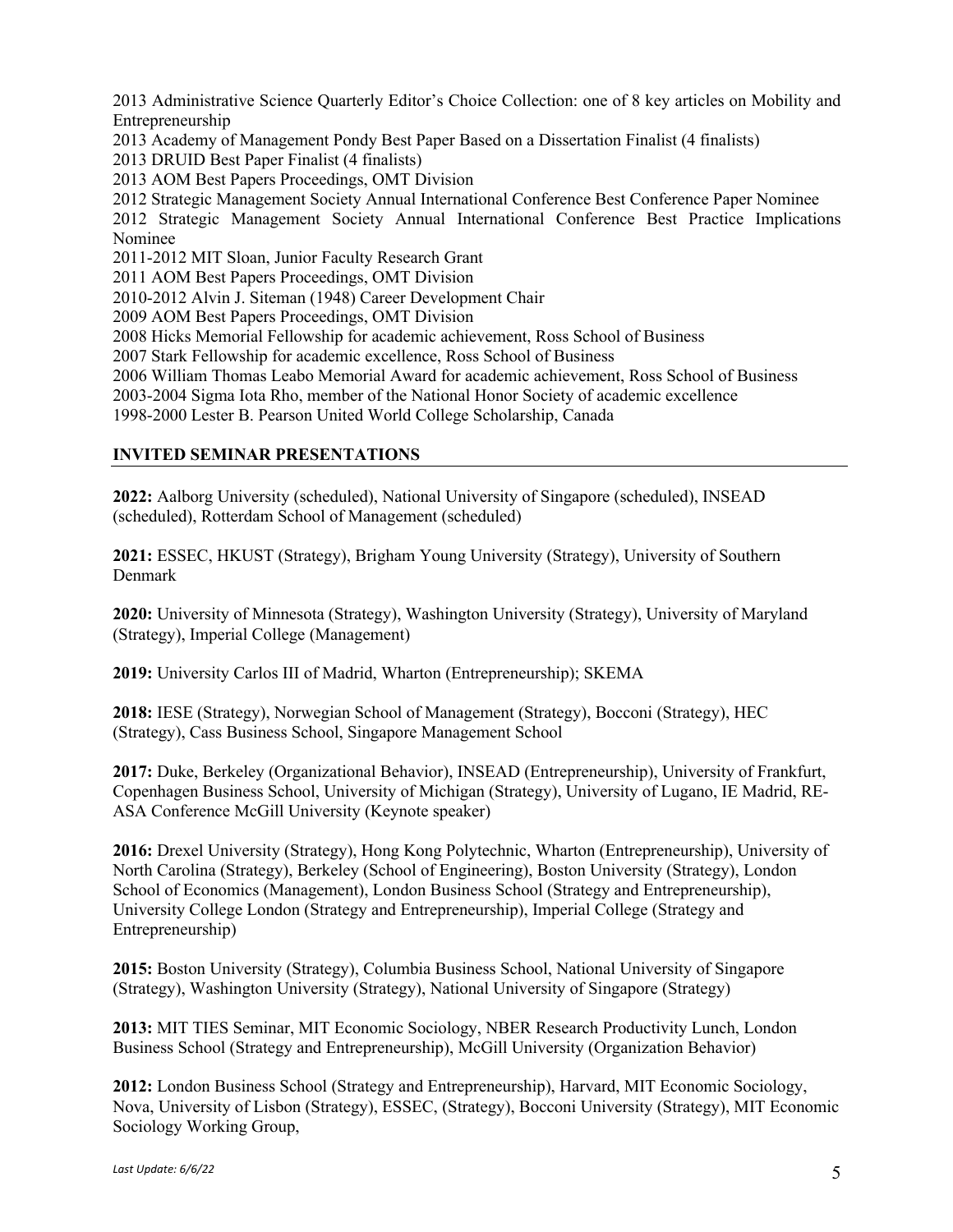**2010:** MIT Sloan School of Management (Strategy & Entrepreneurship), INSEAD (Entrepreneurship), Harvard Business School (Entrepreneurship & Organizational Behavior), Washington University (Organizational Behavior), University of Chicago (Organizations and Markets), Wharton (Entrepreneurship), McGill University (Strategy), Dartmouth (Strategy), London Business School (Strategy), IESE (Entrepreneurship & Strategy), Lausanne (Strategy), RSM (Strategy and Innovation), University College London (Entrepreneurship and Innovation), UTSA (Strategy)

# **PROFESSIONAL SERVICE**

## **Editorial Service:**

Associate Editor, *Administrative Science Quarterly*, 2021-present Co-editor, *Organization Science Special Issue on Experiments in Organization Theory*, 2019-2022 Associate Editor, *Management Science*, 2019-2021 Associate Editor, *Organization Science*, 2017-2021 Editorial Board Member, *Administrative Science Quarterly*, 2017-2021 Editorial Board Member, *Academy of Management Review*, 2017-present Editorial Board Member, *Strategic Management Journal*, 2015-present

## **Conference Leadership & Invited Activities:**

INFORMS Organization Science Dissertation Competition: Dissertation Competition Judge, 2020 Strategic Management Society (SMS): Associate Program Chair for the Competitive Strategy Interest Group, 2021-present Academy of Management (AoM): Representative-at-Large, Organized Junior Faculty Consortium, 2018-2021 STR Junior Paper Development Workshop Organizer, 2020 Facilitator for career and research advice for students and faculty at multiple conference consortia & workshops, including AOM and SMS.

## **Internal Service:**

Fourth Year Promotion Committee Head, 2022 Wheeler Institute Representative, 2021-present Internal Conference Organizer, 2021 Ethics Committee, LBS, 2021-present PhD Admission Committee, 2018-2020 Internal Seminar Series Organizer, LBS, 2018-2021 Sumantra Ghoshal Conference Organizer, LBS, 2018 Second-Year Paper Committee Member, LBS, 2017-2021 General Exam Committee Member, MIT Sloan 2014, 2016 MIT Reappointment Committee, 2015 TIES Faculty Search Committee, 2012, 2013 CCC Doctoral Student Conference Discussant, 2012 TIES Seminar Organizer, 2011-2012 MIT ILP (Industrial Liaison Program) Speech, 2012 HBS-MIT Strategy Conference Organizer, 2011 MIT Reappointment Committee, 2010-2011 Economic Sociology PhD Admissions Committee, 2009-2010 UROP Research Program, 2009-present MIT Sloan PhD Student Selection, TIES, 2010 Co-organized Academy of Management PDW, Negotiating Your First Job, Philadelphia, 2007 Management & Organizations Ph.D. Admissions Committee, 2005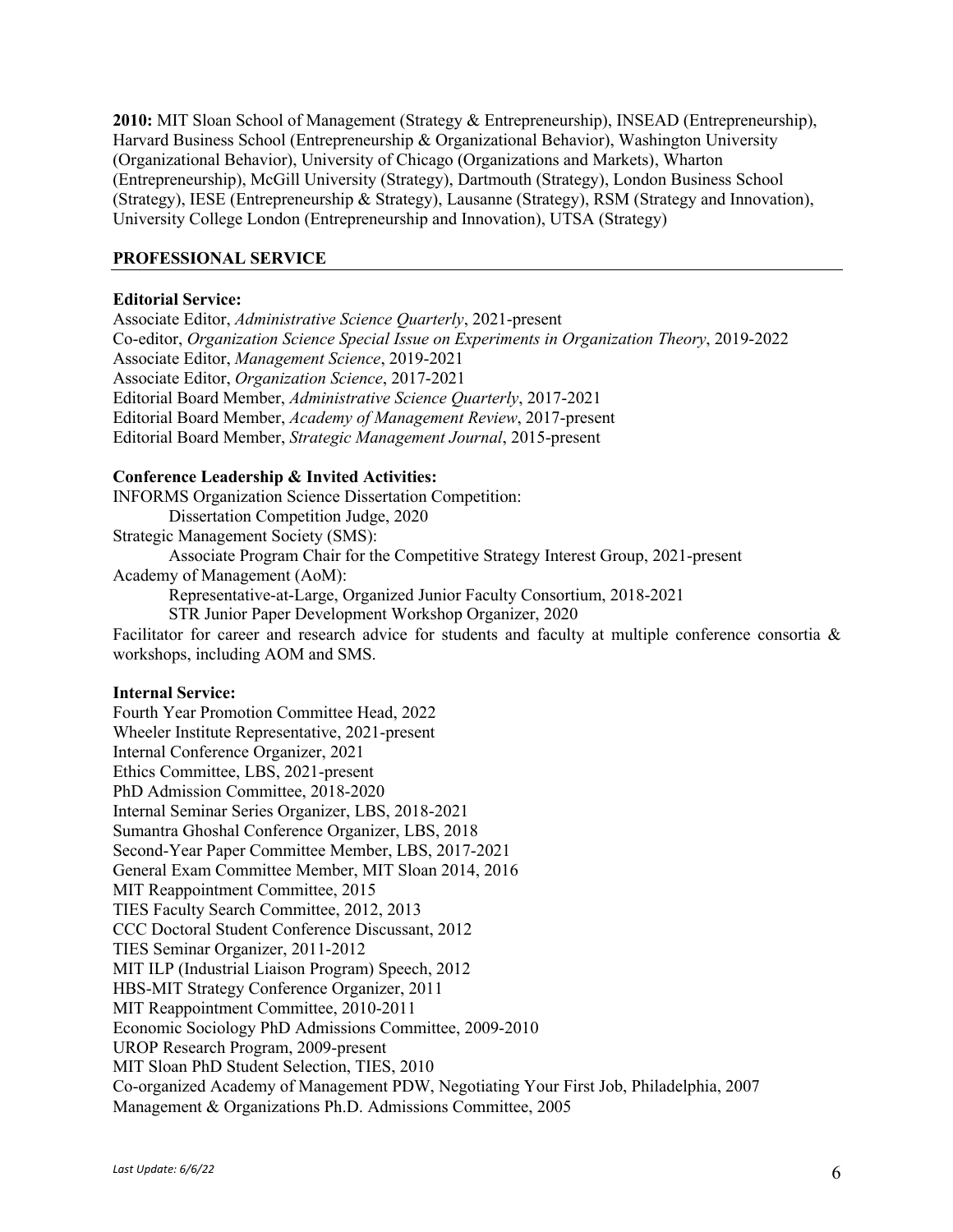## **DOCTORAL ADVISING**

Liinus Hietaniemi (LBS; Advisor & Chair, expected 2022) Sukhun Kang (LBS; Committee Member, expected 2023) Divya Saxena (LBS; Committee Member, expected 2023) Mimansa Bairathi (LBS, Committee Member: expected 2022) Kevin Chuah (LBS, Committee Member, placement: Northeastern University) Sayan Sarkar (LBS, Committee Member, placement: HKUST) Aldona Kapacinskaite (LBS, Committee Member, placement: Bocconi) Kira Choi (LBS, Committee Member, placement: EM Lyon) Jorge Guzman (MIT, Committee Member, placement: Columbia)

## **TEACHING**

Managing Growing Business (MBA Elective), London Business School Strategic Agility (MBA Elective), London Business School Strategic Management (EMBA Core), London Business School Nominated for the Best EMBA Professor Award, 2020 Strategic Analysis (Masters of Management Core), London Business School Research Design, PhD course, London Business School 15.900 Competitive Strategy (MBA elective), MIT Sloan School of Management: 15.369 Corporate Entrepreneurship Strategies for Technology-Based New Management Business Development (MBA elective), MIT Sloan School of Management: 15.342 Organizations & Environments (PhD Seminar), MIT Sloan School of Management: 15.830 Enterprise Management (Strategy Consultant), 2013-present 15.S67 Corporate Sustainability (PhD Seminar), 2013 MO 300, Behavioral Theory in Management (required BBA course), Ross School of Business, 2007:

## **REFEREED CONFERENCE PRESENTATIONS**

**2021:** Wharton People and Organizations Conference; Academy of Management, Lake Tahoe Entrepreneurship Conference

**2020:** Wharton People and Organizations Conference; Academy of Management

**2019:** Wharton People and Organizations Conference, Economic Sociology Conference (Emory), Academy of Management (Boston)

**2018:** Wharton People and Organizations Conference, Doriot Entrepreneurship Conference at INSEAD, Economic Sociology Conference (Duke-UNC), Academy of Management, SMS Paris, EGOS Conference (Talinn)

**2017:** RE-ASA Conference McGill University, Academy of Management, Wharton People and Organizations Conference, Entrepreneurship Doriot Conference at INSEAD, Work and Organizations Workshop IE Business School, Conference on Inequality at HEC, Georgetown Economic Sociology Conference

**2016:** Conference on Organizations with Purpose at LBS, SMS in Rome, Organization Ecology Workshop, Ghoshal Conference, LBS, Alliance for Research on Corporate Sustainability, Kauffman Emerging Scholars Conference, Academy of Management

**2015:** Darden/Cambridge Entrepreneurship Conference, Wharton People and Organizations Conference, Academy of Management, Harvard Business School Global Strategy and Innovation Conference